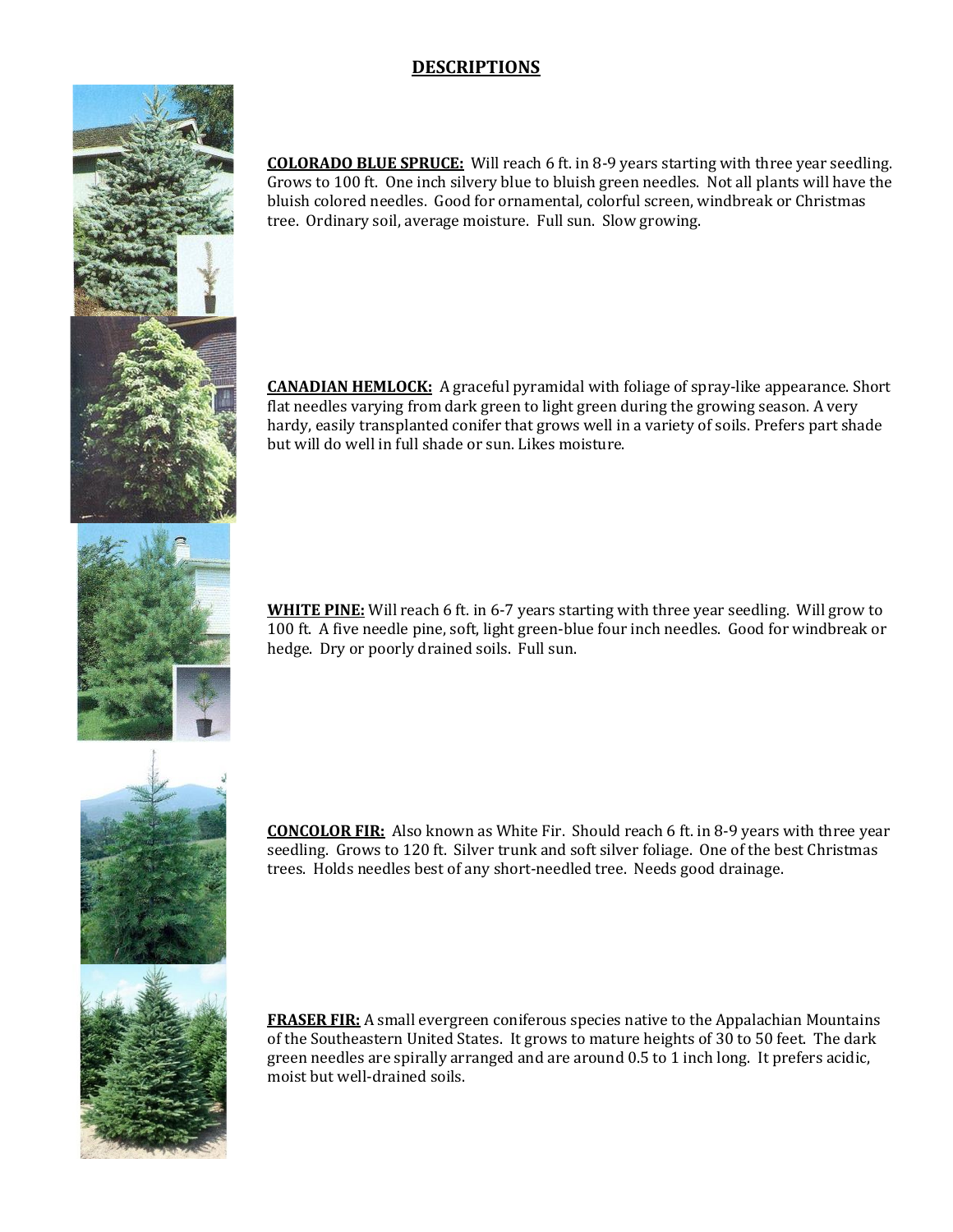

**SERVICEBERRY:** A 15-25-foot tree with beautiful fall colors and white spring flowers giving way to 1/4" fruit loved by birds. Prefers full to partial sun and acidic moist or well drained soils.



**SWAMP WHITE OAK:** An excellent wet land plant which will grow in moist to swampy soils. Grows rapidly and can reach 60-80 feet tall. Trees start producing acorns in 20-30 years. In autumn, leaves turn brown, yellow-brown, or sometimes reddish.



**PLUM:** *Methly:* An early plum with fine quality and appearance. The fruit is purple with red, sweet flesh and very juicy with a distinctive flavor. Ripening in early to mid-July, Methley is self-fertile.



## **PEAR TREE PACK:** *Includes one each*:

*Harrow Sweet:* A late season pear developed by the Harrow Research Station in Ontario, Canada. AC Harrow Sweet ripens approximately three weeks after Bartlett. This variety has shown very good resistance to fire blight. The fruit size and appearance are similar to that of Bartlett; however, AC Harrow Sweet does develop an attractive blush. The tree should be trimmed to maintain fruit size and avoid biennial bearing.



*Bell***:** The fruit has ranked the highest in flavor intensity, flavor balance and juiciness among other pears in its season during years of extensive evaluation. The tree is vigorous and exhibits excellent resistance to fire blight. *Note: To get proper pollination, varieties should be planted no farther than 50 ft. apart. All Semi-dwarf.*

## **APPLE TREE PACK:** *Includes one each*:

**Liberty:** A medium-sized, yellow-fleshed dessert apple with 90 percent red over yellow background color. Tree is vigorous spreading and an annual bearer. Liberty is resistant to apple scab, cedar apple rust, fire blight and mildew. A good choice for the home gardener. Matures in late September.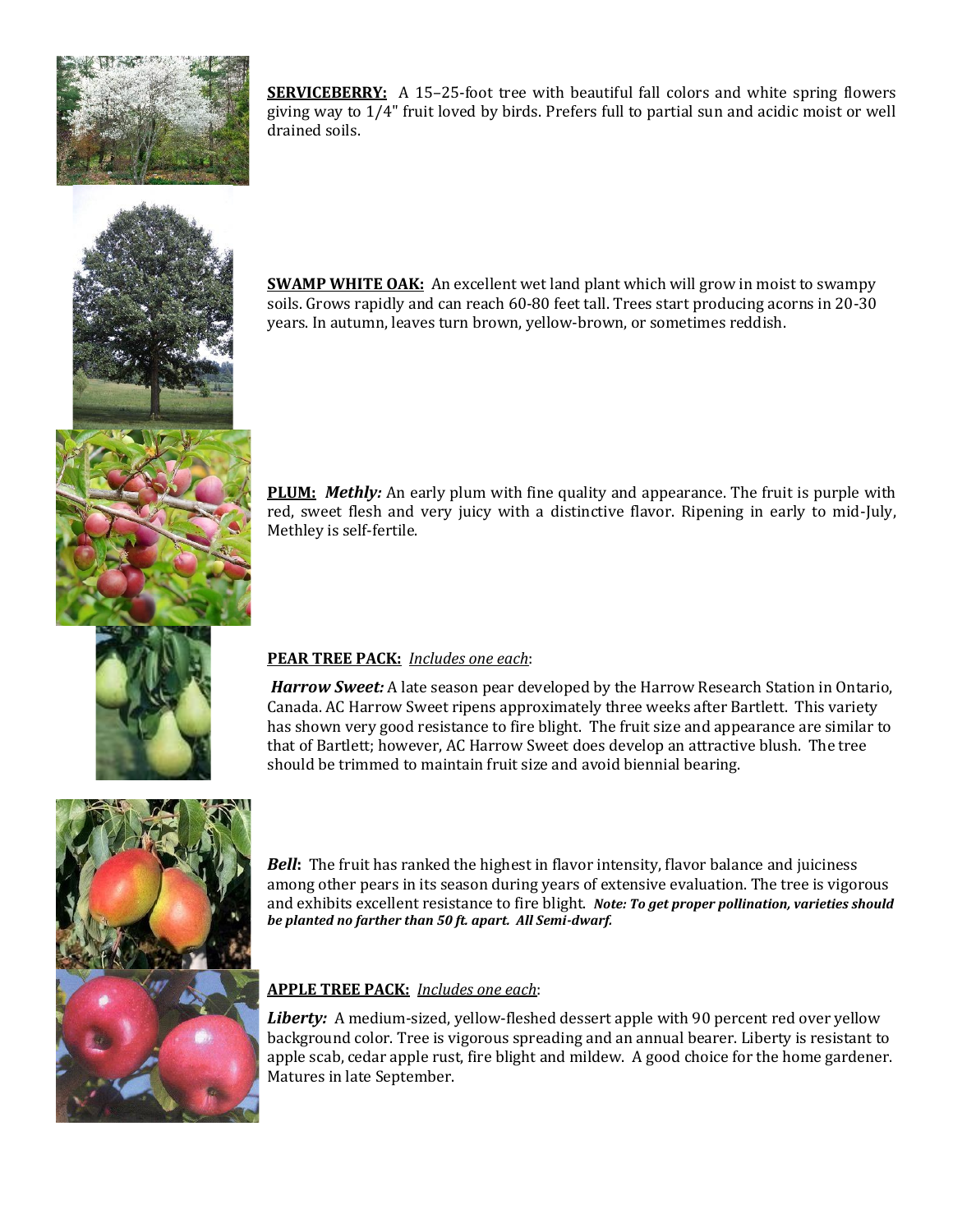

*GoldRush:* Best known for its remarkable keeping qualities, GoldRush will keep in regular cold storage for 10 or 11 months. Fruit is crisp and tart off the tree and develops its sugars in storage. Makes a nice, yellow sauce and the fruit also bakes very well. Tree is nonvigorous, slightly upright with a semi-spur habit. Resistant to scab and mildew. Matures in October.



*Initial:* A scab resistant variety developed at INRA Angers, France. A Gala x Redfree cross. Fruit has good size and has a red blush over a yellow background. Variety is prone to fruit drop making it an ideal selection for food plots. Tree is relatively non-vigorous and fruit is crisp with mild acidic flavor. Matures in late August*. Note: To get proper pollination, varieties should be planted no farther than 50 ft. apart. Can expect trees to start producing a small number of apples in 3 to 4 years. Should be fully producing apples in the 5th year. All semi-dwarf and will grow 12-14 ft. in height.*



**BLUEBERRY PLANTS:** *Includes one each of BlueCrop and BlueGold:* These 2"-4" plug plants will grow into vigorous, upright plants that produce excellent yields of superb quality berries, and bear fruit one year after planting. Berries ripen from early June through early August.

**Blue Crop:** Mid-season. Highly frost resistant. Consistently overbears large, light blue berries. Up to 10 quarts of berries per bush. The most vigorous blueberry for northern climates. Sweet to tart flavor.



*BlueGold:* Mid-season. The Gold Medal of flavorful berries. The attractive powder-blue berries are the firmest and will crunch in your mouth, releasing the sweet flavor with subtly hints of acidity. Twenty pounds of medium to large fruits will begin to ripen when it finalizes its bountiful harvest. Blue Gold's high antioxidant berries will harvest for 5 long weeks. Plant no further than 5 feet apart for pollinating purposes



**MYRTLE (PERIWINKLE):** (2.25" peat pots – 50 per flat) An excellent groundcover for both sun and shade; a short evergreen perennial groundcover that matures at about 6" tall and 3' in diameter for each plant. Performs best in rich, evenly moist, well drained soils in partial shade, but is adaptable to soils of average fertility. Blue-purple blooming in late March and April but numerous times throughout the growing season.

**SHOWY NORTHEAST NATIVE WILDFLOWER & GRASS MIX:** Little Bluestream; Sideoats Grama; Virginia Wildrye; Partridge Pea; Tall White Beardtongue; Smooth Blue Aster; Purple Coneflower; Marsh Blazing Star; Butterfly Milkweed; Lanceleaf Coreopsis; Blackeyed Susan; Oxeye Sunflower; Ohio Spiderwort; New England Aster; Maryland Senna; Blue False Indigo; Smooth Blue Aster; Browneyed Susan; Wild Bergamot; Wild Senna; Early Goldenrod; Narrowleaf Mountainmint; Orange Coneflower; Yellow False Indigo; Licorice Scented Goldenrod; Eastern Columbine; Gray Goldenrod; Hairy Beardtongue; Zigzag Aster; Golden Alexanders.